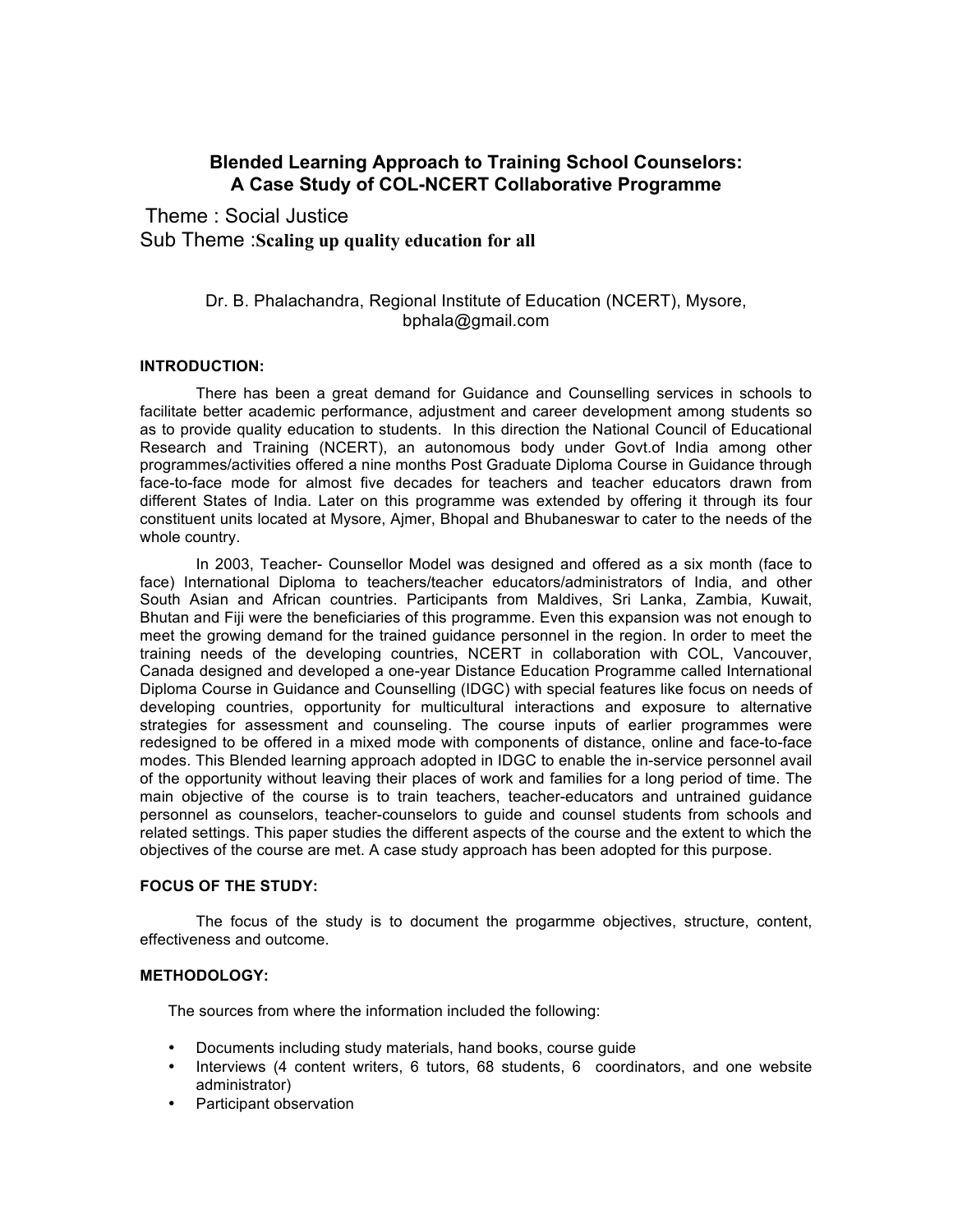Students who have successfully passed out and students who are currently going through the course. (A questionnaire was developed and used to collect data from 68 students)

# **DESCRIPTION OF THE IDGC COURSE:**

# **a. Course Structure:**

The programme adopted a blended learning approach with components of distance/online as well as face-to-face modes. This one-year programme spread over to three phases.

Phase I – Distance/online of 6 months,

(three months - full time)

(three months - part -time)

Phase II - face-to-face contact of 3 months with intensive school practicum and

Phase III - internship at their workplace with online support and local supervision.

Each of the phases has different weighatge in terms of hours and credits as detailed below.

| <b>Phases</b>                                                      | <b>Hours</b> | <b>Credits</b> |
|--------------------------------------------------------------------|--------------|----------------|
| Theory (Distance Learning Phase) (DLP)<br>(six months - part time) | 480          | 16             |
| Practical (Contact Programme (CP)                                  | 420          | 14             |

210 7

Table1: Distribution of hours and credits for different phases of the programme

# **b. Course Inputs:**

**Internship** 

The course comprises of theoretical instruction, practical work and internship

Total 1110 | 37

- i. **Theory:** The course consists of core components in guidance and counselling processes and procedures, major theories of human adjustment and career development and their application in counselling, psychological assessment and appraisal, and use of career information in guidance and counselling practices.
- ii. **Practical work:** The main purpose of the contact programme is to teach, demonstrate, and provide skill practice and consult, discuss, organize seminars, role play and try out in actual classroom/schools.

The practicum during contact programme involved various activities relating to Group Guidance, Counselling, Management and dissemination of Career Information, Career Development and Assessment which is later conducted and supervised in schools. Enrichment lectures, seminars, workshops, demonstrations, self-study and reflective sessions are also conducted.

iii. **Internship:** Trainees undergo internship in actual work setting to try out and further refine the understanding and skills acquired from theory and practice. For this purpose trainees are to develop internship proposal during the contact programme, make presentation and finalise with the faculty support. During the internship period, the students are provided on-line support by the faculty and support by the qualified persons in their local place as supervisors.

# **c. Materials**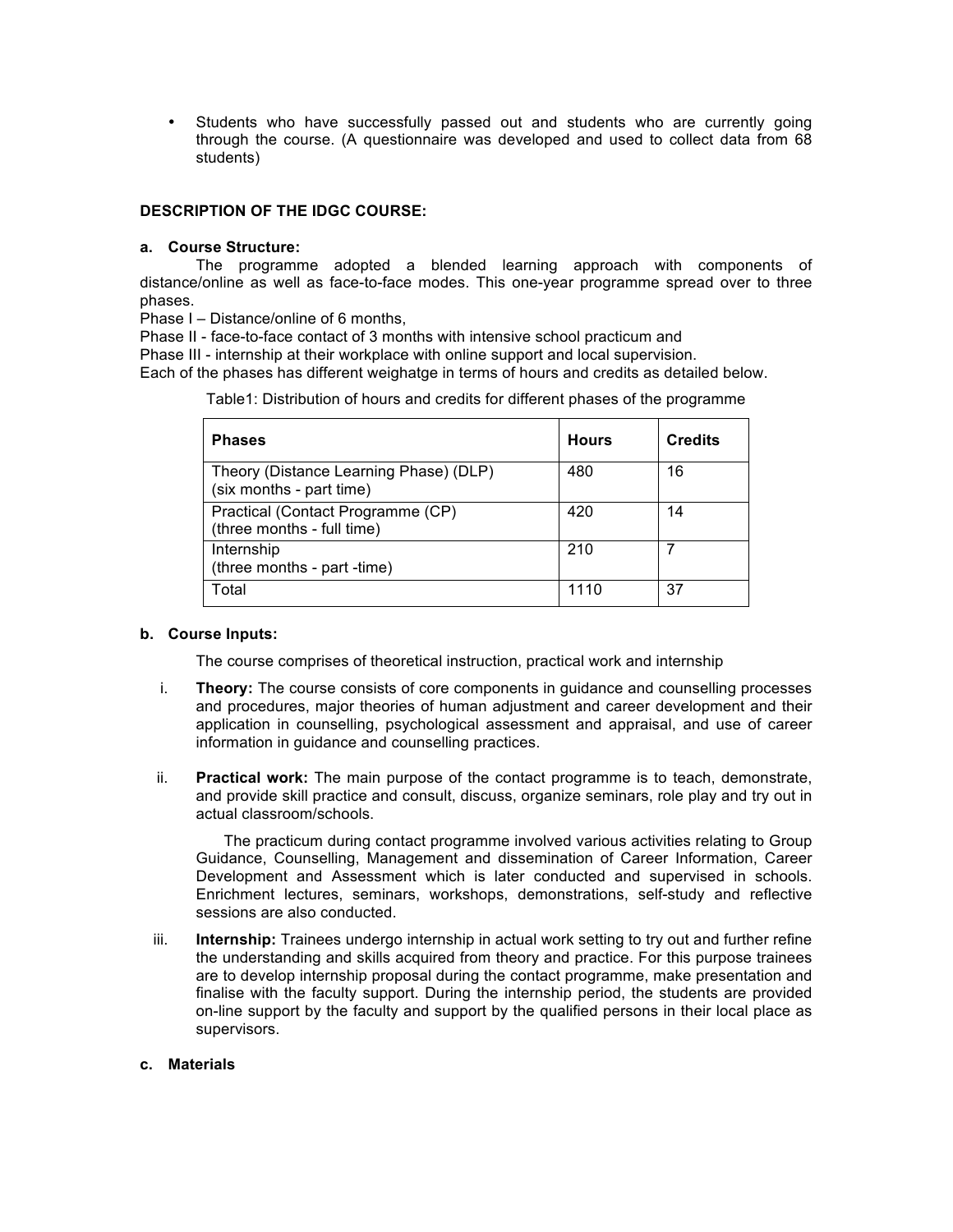For the effective implementation of the IDGC programme following materials were developed with support of internal faculty and external experts, which include subject experts, distance education experts and format and content editors.

i. **Course Modules:** Each module consists of number of self-learning units*.* In all 60 units were developed under 14 modules. Each unit has been written in the format of Self instructional materials. Self-learning material in the modular form is the mainstay of this course. The material covers the theory topics and provides a foundation for acquiring knowledge, attitudes and skills during practical training. The table below provides the details of the modules.

| Module No.  | <b>Title of the Modules</b>                                                                           | <b>No. of Units</b> |  |  |  |
|-------------|-------------------------------------------------------------------------------------------------------|---------------------|--|--|--|
| 1and 8      | Introduction to Guidance and<br>Guidance in Action                                                    | 11                  |  |  |  |
| $2$ and $9$ | The Counselling Process and Strategies<br>Special Concerns in Counselling                             | 14                  |  |  |  |
| 3 and 10    | Guidance for Human Development and Adjustment<br>Developing Mental Health and Coping Skills           | 7                   |  |  |  |
| 4 and 11    | Career Development-I<br>Career Development-II                                                         | 6                   |  |  |  |
| 5 and 12    | Career Information in Guidance and Counselling-I<br>Career Information in Guidance and Counselling-II | 9                   |  |  |  |
| 6 and 13    | 8                                                                                                     |                     |  |  |  |
| 7 and 14    | Basic Statistics in Guidance and Counselling-I<br>Basic Statistics in Guidance and Counselling-II     |                     |  |  |  |
|             | 60 Units                                                                                              |                     |  |  |  |

- ii. **Course Guide:** Provides objectives of each of the modules, scope, rules, syllabi as well as procedures for admission, transaction methods and evaluation strategies, for all the three phases of the course, brief information about contact programme activities, and faculty profile.
- iii. **Practical Handbook:** Provides areas and strategies for conducting and undergoing practicum with respect to group guidance, assessment, counseling, adjustment and career guidance, field experience and internship.
- iv. **Brochure:** Provides detail information about the course including admission criteria, structure of the course, fee structure etc. This is used to disseminate information about the course to various State agencies and individuals.
- v. **Tutor's Guide:** Lists guidelines for tutors, supervisors for course transaction and evaluation during all the three phases of the course.

# **d. In Take:**

The total number of seats at each of the six centers (DEPFE, NIE, New Delhi and five RIEs) is maximum 50. At each centre, 30% seats are allocated for candidates from outside India. Fifty percent is reserved for those who are in service/working. Seats are reserved for disadvantaged groups (SC/ST/OBC) as per the Government of India norms.

# **e. Eligibility:**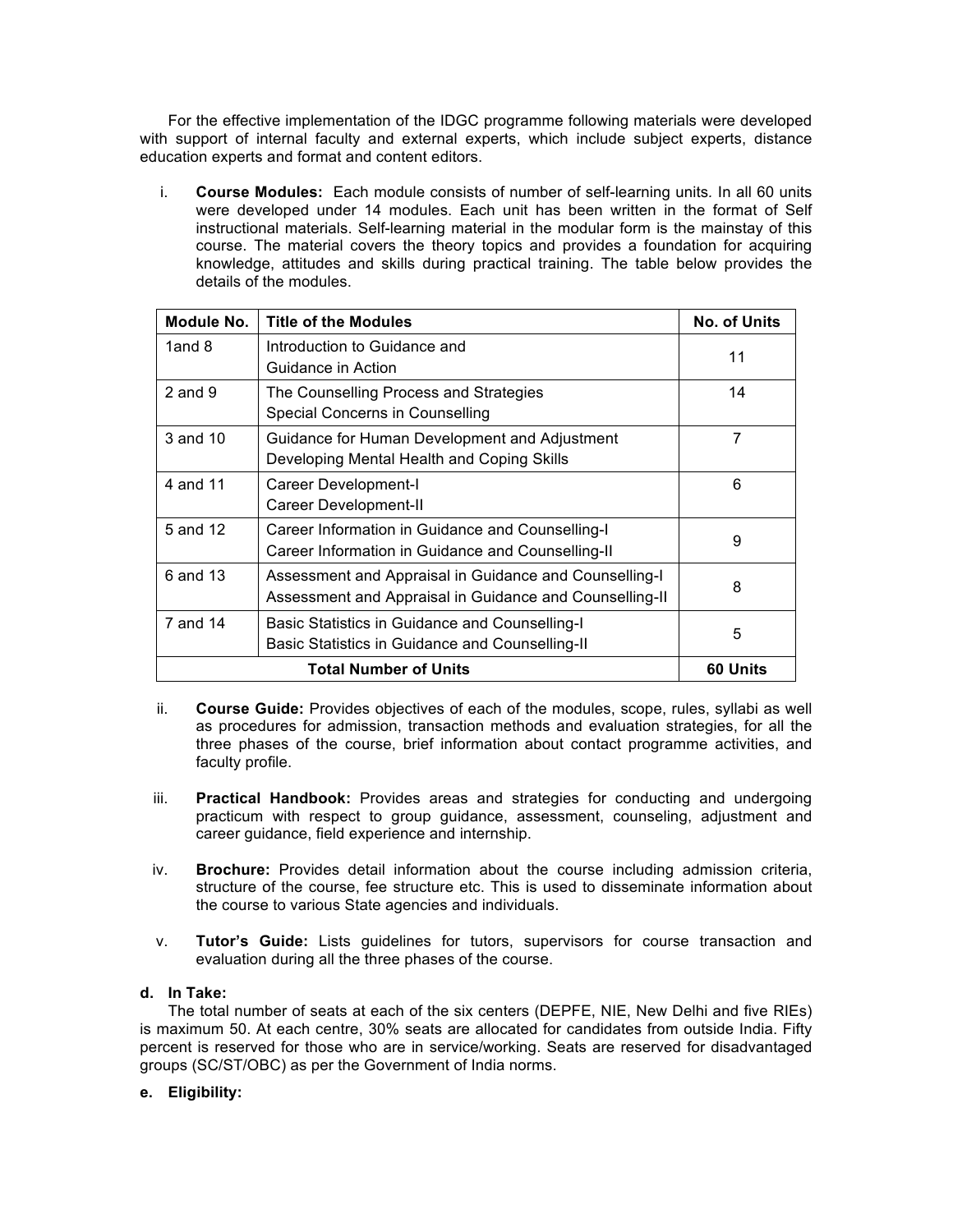- In-service teachers Graduates with teaching degree (any level).
- Presently not working Graduates with teaching degree and at least two years of teaching or related experience.
- Postgraduates in psychology/education/social work/child development/special education/human resource development. Preference will be given to those with at least one year of teaching or related experience.
- Candidates from outside India who are not graduates but have teaching degree are required to have three years of work experience in the relevant area.
- However, admission committee set up for the course will see the academic equivalence of qualifications of these candidates.
- Minimum % of marks for all target groups is 50% (5% relaxation for SC/ST).

### **f. Course Fee:**

Course fee to be paid by different categories of candidates before commencement of the course is:

| Category                                                                                                                                                                              | <b>Course Fee</b> |  |
|---------------------------------------------------------------------------------------------------------------------------------------------------------------------------------------|-------------------|--|
| Government Deputed Candidates (Indian)<br>(one time TA to<br>attend the face-to-face contact programme for non-local<br>Government deputed will be admissible as per Council's norms) | Rs.3,000/-        |  |
| Private Candidates (Indian)                                                                                                                                                           | Rs.10,000/-       |  |
| Candidates from Outside India                                                                                                                                                         | \$500 (USD)       |  |

### **g. Admission Procedures:**

Candidates desirous of seeking admission into the course are required to fill-in the prescribed application form which can be downloaded from NCERT website (www.ncert.nic.in) or can be obtained in person from any of the six centers. Shortlisted candidates based on the eligibility and other criteria will be called at the study centre in their regions for selection test which includes essay writing and interview.

# **TRANSACTION OF THE COURSE:**

#### **a. Distance Learning Phase:**

The distance learning phase begins from January –June every year and continue up to a period of six months. Faculty attachment and provision of tutorials of one or two day duration during this phase facilitate learners in seeking clarifications and solving difficulties. During this period the students could interact on line or off line with tutors, as each student is provided with the services of tutor.

#### **b. Face-to-Face Contact Programme:**

The contact programme is organised at all study centers for a period of three months to give intensive training in practical Work related to theory components.

#### **c. Internship:**

Candidates will be attached to a school, agency or any other guidance Institution for internship for a period of three months in their home town/country under the supervision of an expert.

#### **d. Website:**

A website is created which provide platform for effective interaction between students, students and tutors, students and faculty members. The website has also provision chat (general, practicum, and internship), course forum (assignment, theory, practicum, internship and portfolios), general forum (site news, tutor forum, your comments general help, FAQ), question papers (examination and assignments).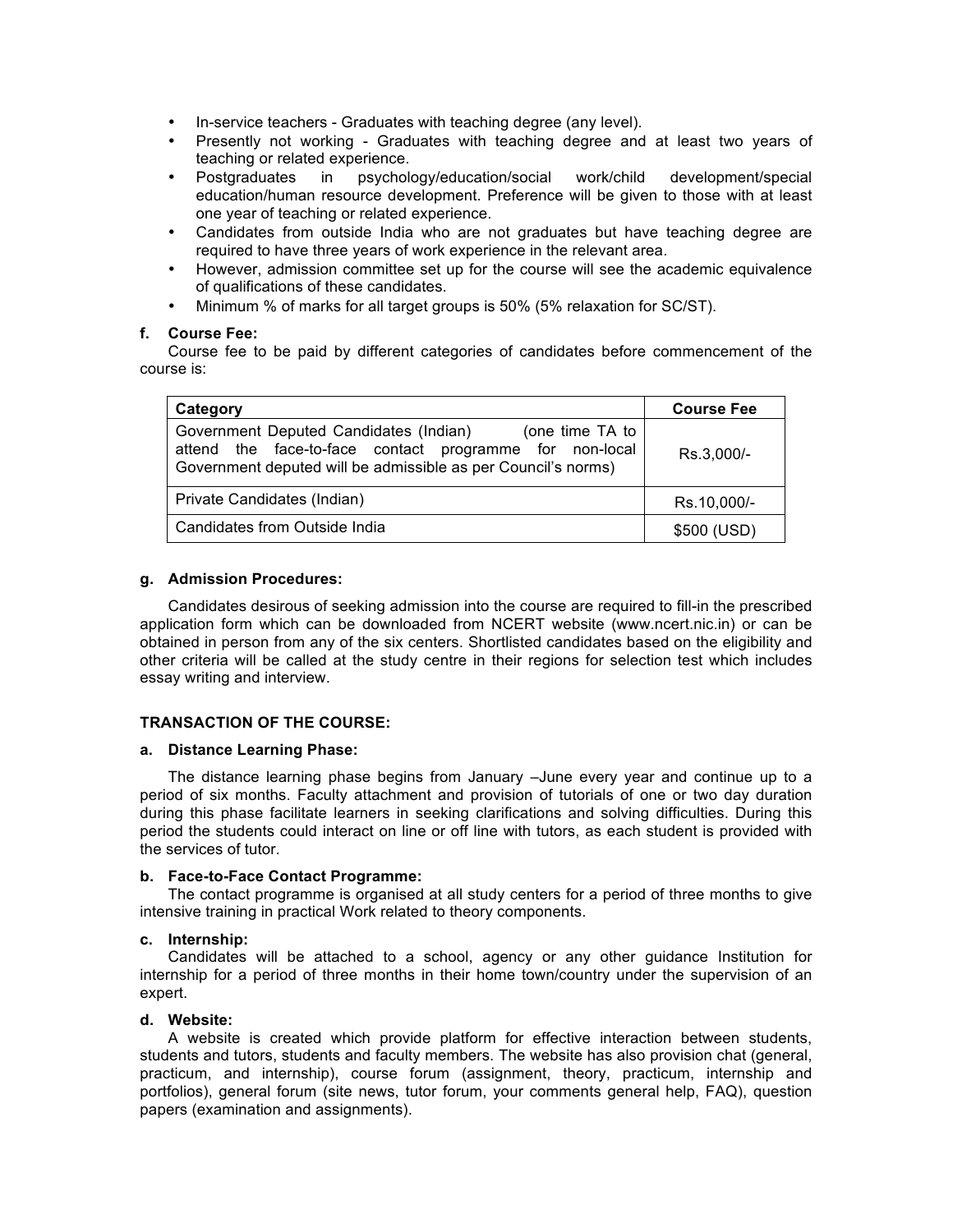#### **ASSESSMENT STRATEGIES:**

Assessment of each student is done in each of the phases. During distance learning phase, evaluation of trainee is done on the basis of his/her performance on assignments, portfolio maintenance. During the contact programme, evaluation of trainee is done on the basis of his/her written reports submitted for each practice. Evaluation of internship is done in terms of scope, relevance and implementation prospects of the project taken up by the trainee. Scheme of evaluation in the course is based upon grade points. The number of credits assigned to each course describes its weighatge. Credits indicate the weighatge given to a particular course content compared to the other contents covered in the course.

### **RESULTS:**

The data/information collected from various sources has been consolidated and reported below.

#### **a. Beneficiaries:**

Number of students successfully completing the course is one of the indicators of the success of the progarmme. The data regarding the enrolment, attendance at the contact programme and successful completion of the course is given below.

| Year | <b>Number Applied</b> | <b>Admitted</b> | <b>Appeared for</b><br>contact<br>programme | No. passed<br>the Course                           | Pass % |
|------|-----------------------|-----------------|---------------------------------------------|----------------------------------------------------|--------|
| 2009 | 736                   | 260             | 160                                         | 140                                                | 85%    |
| 2010 | 728                   | 207             | 129                                         | The course will get completed<br>by December, 2010 |        |

From the table one could see a large number of students apply and take admission, and the number of persons attending the contact programme is about 60%. Some of the reasons mentioned by students for not attending the contact progarmme are

- a) non-completion of assignments (the students are to complete all assignments satisfactorily)
- b) failure on the part of the government agencies to depute the teacher in time for a period of 3 months
- c) personal reasons such as family commitments, ill health etc. d) distance to the centers from their workplace. From the above table one could also notice that among the participants attending the contact progarmme, the success rate completing the course is about 85%.

# **b. Materials:**

The course material supplied to the students has been found to be informative, reader friendly and appropriate to the level. The students have found that the material having illustration, sufficient in text questions, variety of activities. Most of the students surveyed are of the view that modules on counseling are difficult to comprehend and modules on guidance are much easier. They are of the view that modules concerning Counseling, Statistics, Assessment and mental Health require support in tutorials.

#### **c. Tutorials:**